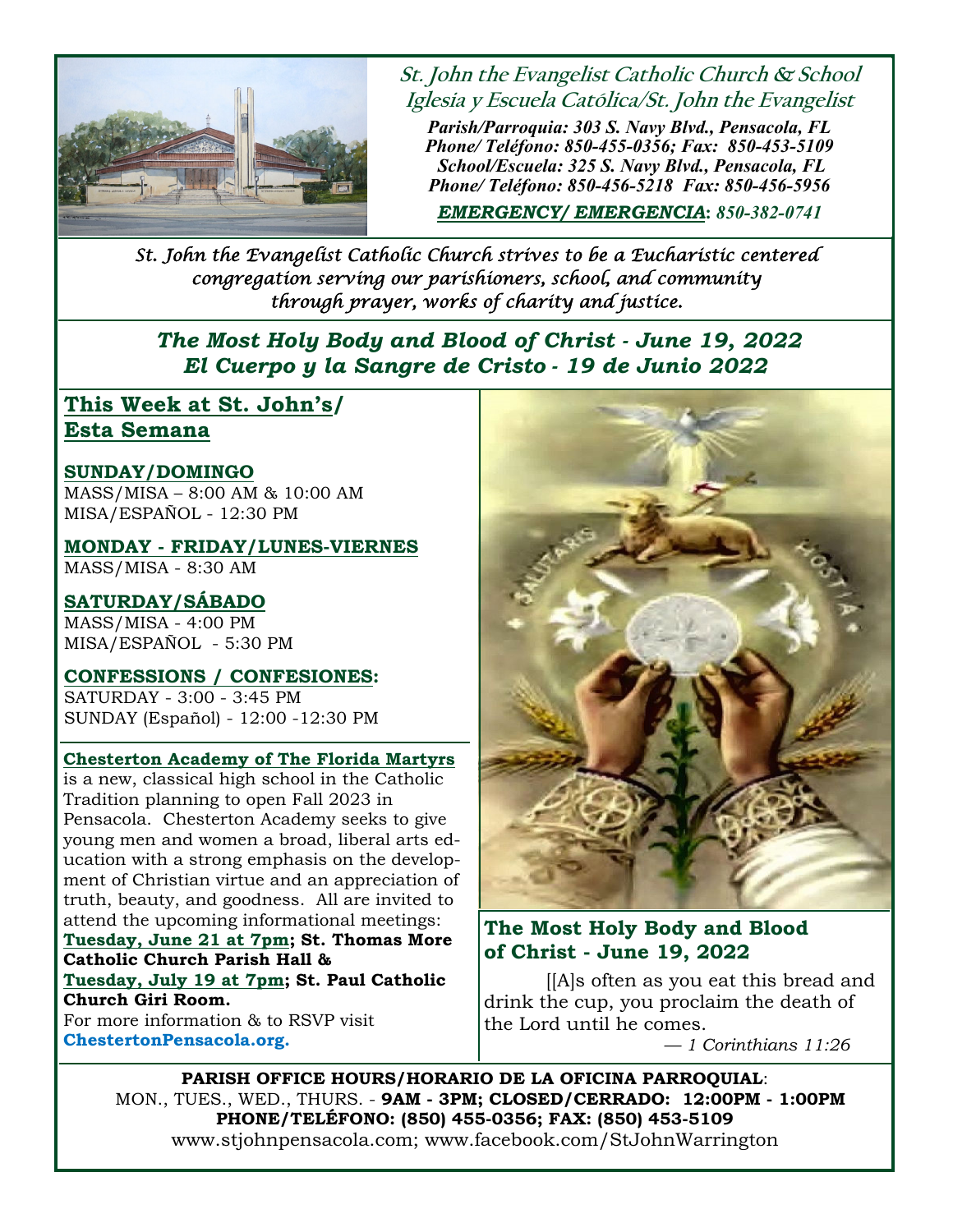## *Mass Intentions for the Week*  **June 18th - June 25th**

**Saturday/Sábado 4:00 PM -** MSG Dave Thuma, 2nd BN, 5th SFG(A) **5:30 PM** - Fr. John Licari & Fr. Will Ganci

### **Sunday/Domingo**

 **8:00 AM - +**MSG Ken Vernado, 2nd BN, 5th SFG(A) **10:00 AM -** People of the Parish **12:30 PM** - **+**Joshua Horn

**Monday/Lunes 8:30 AM - +**Charlie Pitt

**Tuesday/Martes 8:30 AM** - Deacon Don Krehely

**Wednesday/Miércoles 8:30 AM -** Mary Corboy

**Thursday/Jueves 8:30 AM - +**Riylan Stevens

### **Friday/Viernes**

**8:30 AM -** SGM Brendan O'Connor, DSC & A-765, 7th SFG(A)

#### **Saturday/Sábado**

**4:00 PM -** Kalani Meffe & **+**Jim Schumacher **5:30 PM - +**Bertha Alicia Lopez Mata

**In your prayers**, please remember our sick and shut-ins and all those prayer requests listed in our Prayer Intention Book: Joe Childress, Paul Richard, Joseph Sokol, Stephen Chrisco, Greg Majewski, Nancy & Bill Roberts, Scott Bryan, Paul Bryan, Mary Countryman, James Straszewski, Chris Thomas, Daniel Countryman, Nichole Richards, Brice Harris, Judy Szombathelyi, Kalani Meffe, Alan Jensen, Geno Flores-Padilla, Sue Nelson, Grace Flaherty, Julian Sams, Kim Brazerol, Shelby Jean Brazerol, Josie Kenney, Dale Goenner, Eugene Nall, Jeanette Nall, Carlton Jones, Dr. Rodney Dill, Patrice Majewski, Patty Finlay, Deacon Don Krehely, Donald Garner, Heather Koenig, Baby Aylin Salgado, Crissy Swanson, Shari Potts, Lynn Joyce, Cathy Majewski, Seli Salon, Ted & Simone Lawson, Daniel Roberts, Patrick White, Lisa Tisdale, the Roclevitch family, William (Tiny) Roberts, Eve Mecron, Michael Losee, Roger Donagoe, and the men & women of the armed forces.

### **READINGS FOR THE WEEK**

**Monday:** 2 Kgs 17:5-8, 13-15a, 18; Mt 7:1-5

**Tuesday: Saint Aloysius Gonzaga, Religious**  2 Kgs 19:9b-11, 14-21, 31-35a, 36; Mt 7:6, 12-14

**Wednesday:** 2 Kgs 22:8-13; 23:1-3; Mt 7:15-20

**Thursday**: **The Nativity of St. John the Baptist** Is 49:1-6; Acts 13:22-26; Lk 1:57-66, 80

**Fridav: Friday: The Most Sacred Heart of Jesus** Ez 34:11-16; Rom 5:5b-11; Lk 15:3-7

**Saturday: The Immaculate Heart of the Blessed Virgin** Lam 2:2, 10-14, 18-19; Lk 2:41-51

## **Happening at St. John's**

**Daily Mass:** Mon - Fri. 8:30AM.

**Altar Society**: Meets every First Friday of the month at 9:30am in the Meeting House.

**Confessions**: Saturday: 3:00 - 3:45 PM. Sunday: 12:00 - 12:20 PM.

**Eucharistic Adoration Holy Hour:** Held on the **2nd Wednesday of every month from 6-7pm.** The next Holy Hour will be on Wednesday, **July 13th, 2022**.

**Faith Formation:** Contact Alejandra Duda for any information at 850-530-5305 or dudaa@stjohn.ptdiocese.org.

**First Saturday Mass:** - Next First Saturday Mass will **July 2nd at 8:30am**.

**Knights of Columbus, Council 15007**: Meets the 1st Monday of every month, 7-9pm in the Meeting House**.**

**Legion of Mary:** Meetings have been cancelled until further notice.

**Mary's Garden:** Pavers are still available, work is ongoing. Call the office for more info.

**WEAC:** WEAC Weekend is always the 2nd weekend of the month. Please place your food in the WEAC box at the back of the Church.

Happy 13th Anniversary of your Ordination to the Priesthood June 13, 2022 & Happy Birthday June 15, 2022

to

## *Fr. Will Ganci*  &

Happy Anniversary to the Deaconate & Happy Birthday - June 19, 2022

to

## *Deacon Don Krehely*  &

Happy 20th Anniversary of your Ordination to the Priesthood June 28, 2022 to

*Fr. John Licari*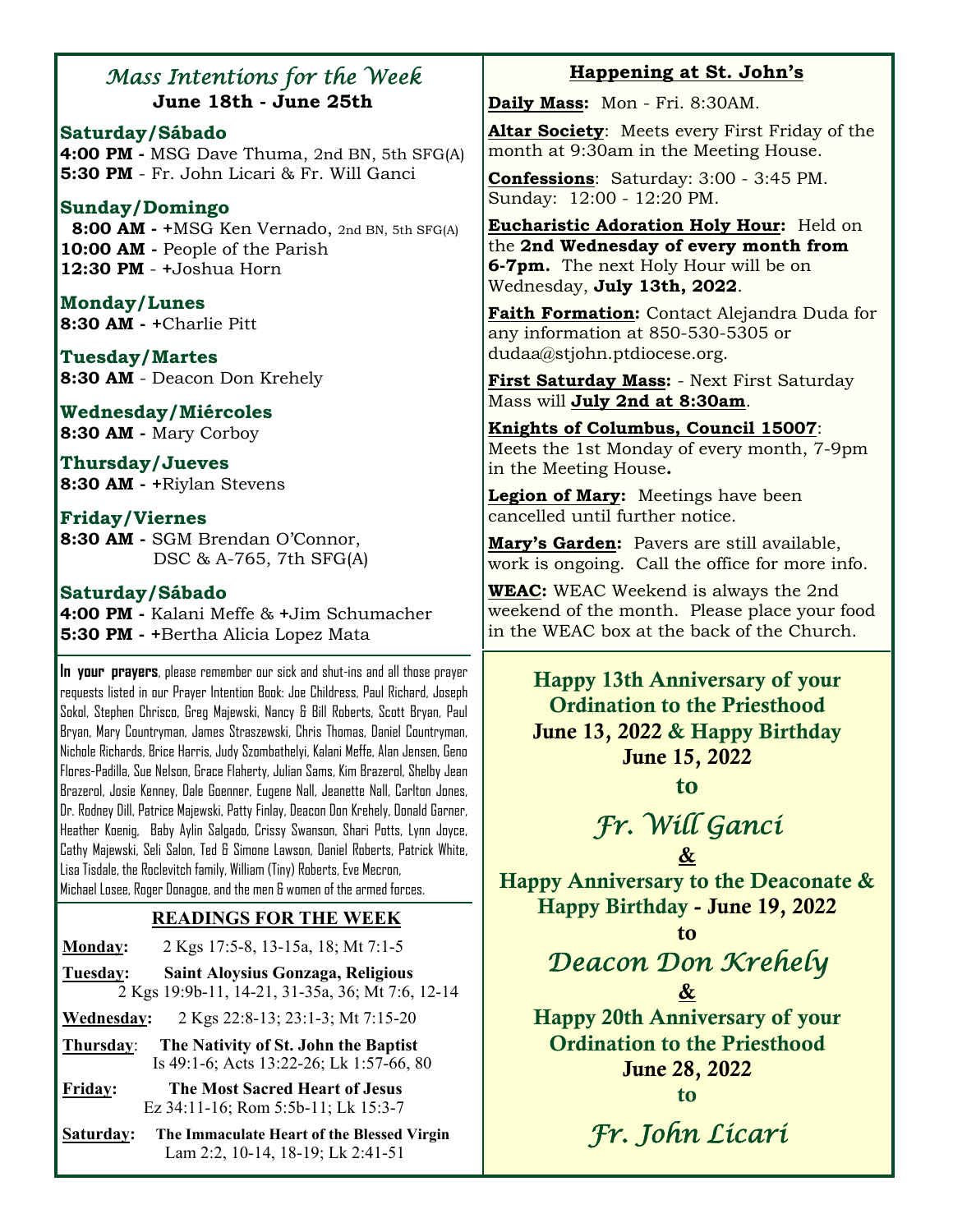## Weekly offering **Your OFFERTORY contribution for:**

### **June 11th & 12th - \$6,308.52**

You can mail in your envelopes/checks or consider donating electronically through our online giving website:

**https://www.stjohnpensacola.com/DONATE or mail your check to the Church office.** 

#### **Catholic Sharing Appeal Drive 2022 - Our Parish Goal IS: \$30,110.36 2022 - Received 101 pledges: \$41,295.00 2022 - Total received: \$31,279.86**

#### **PARISH OFFICE STAFF/ PERSONAL DE LA OFICINA PARROQUIAL**

**Rev. John Licari, Pastor, ext. 101; licarij@clergy.ptdiocese.org** 

**Rev. Will Ganci, Parochial Vicar, ext. 105 ganciw@clergy.ptdiocese.org** 

**Deacon Don Krehely (850) 712-1540** 

**Michael Losee, Music Minister, ext. 104; loseem@stjohn.ptdiocese.org** 

**Alejandra Duda, Faith Formation Director, 850–530-5305; dudaa@stjohn.ptdiocese.org** 

**Deb Beazley, Financial Assistant, ext. 103; finance@stjohn.ptdiocese.org** 

**Angela Fell, Parish Secretary, ext. 102; fella@stjohn.ptdiocese.org** 

**Alicia Alejo Balderas, Secretaria Parroquial, ext. 102 alejoa@stjohn.ptdiocese.org** 

> *The Flowers on the Altar this weekend were donated*



## *In Memory of Jack Long & All Fathers of St. John's Parish*

**Victims Of Abuse:** The Diocese of Pensacola-Tallahassee is committed to healing the hurting hearts of sexual abuse victims and has established Victim's Assistance Coordinators who are available to help persons who have been sexually abused by a priest, deacon or other church personnel. The Coordinator for Pensacola is: Dr. Louis Makarowski, PhD., PA, 850-477-7181.

#### **We're giving you FORMED!**

Learn and enjoy your faith at home and on the go, from any device. Sign up for free at **Formed.org/signup**. Watch Award-Winning Programming or Listen on Your Commute **Here is how to get started**………………..



# **St. John's Catholic Church**

## **Vacation Bible School**

*Join us for a fun week of fellowship, bible stories, games and crafts!* 

**July 11-15 - 6:00 pm-8:30 pm Kindergarten (potty trained) - 5th grade** 

**For more information and registration, contact Alejandra Duda @ dudaa@stjohn.ptdiocese.org or 850-530-5305** 

**You can also register online at: https://www.stjohnpensacola.com under the Faith Formation tab REGISTRATION DEADLINE IS:** 

# **JUNE 20th**

**\$20.00 per student/\$40 per family** 

**T-Shirt and snacks included** 

## **Peter's Pence Collection**

Next weekend, **June 25th & 26th**, we will take up the Peter's Pence Collect to support the Universal Church and the work of the Holy See, including helping Pope Francis to carry out his charitable works. These works benefit our brothers and sister on the margins of society, including victims of war, oppression, and disasters. Please be generous. For more information, visit *www.obolodisanpietro.va/en.html*.

 $\mathfrak b$ 

 $\ddot{c}$ 

- **1. Visit FORMED.org**
- **2. Click Sign Up**
- **3. Select "I Belong to a Parish or Organization**
- **4. Find your parish by name or zip**
- **5. Enter your email—and you're in!**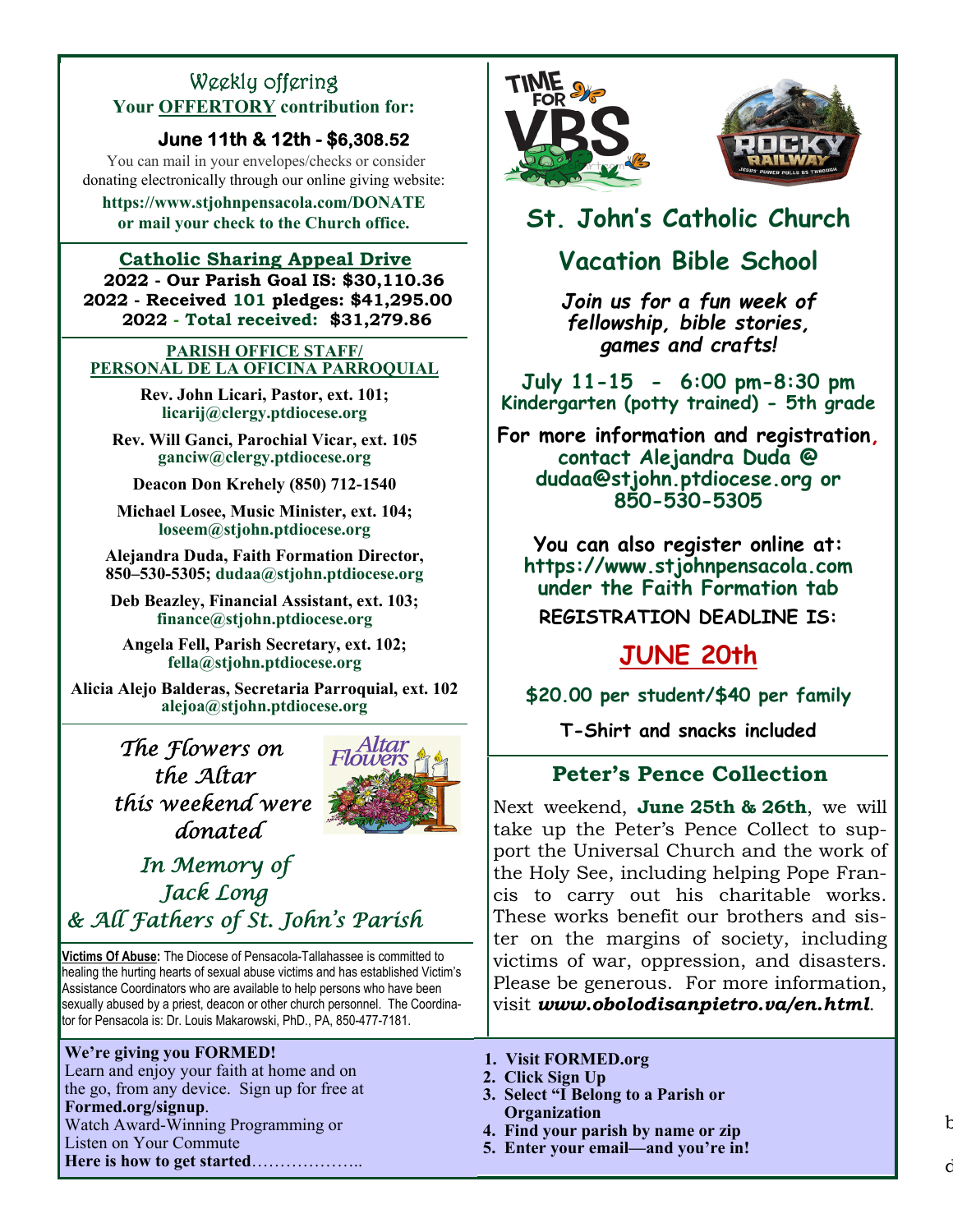### **Ofertorio Semanal Su contribución para el:**

## **11 y 12 de Junio - \$6,308.52**

Usted puede enviar sus sobres/cheques por correo o considere hacer sus contribuciónes electrónicamente a través de Nuestro sitio web de donación por línea a:

https://www.stjohnpensacola.com/DONATE o puede envíar su cheque por correo a la oficina de la Iglesia.

#### **Campaña Católica de Apelación Para el Discipulado - CSA**

**Nuestra meta Parroquial para 2022 es DE: \$30,110.36 Hemos recibidó 101 promesas hasta ahora: \$41,295.00 El total recibidó hasta ahora es: \$31,279.86** 

Ustedes recibirán sus tarjetas de promesa de apoyo por correo y tambien están disponibles en la Iglesia. Recuerden que todo lo recaudado por encima de nuestra

meta será devuelto a nuestra parroquia.

### **Lo que esta pasando en St. John's**

**Misa Diaria:** Lun - Vier. 8:30AM., en Inglés

**Confesiones**: Sábado: 3:00 - 3:45 PM., en Inglés Domingo: 12:00 - 12:20 PM. En Español

**Adoración Eucarística/ Hora Santa :** Se celebra el 2º Miércoles de cada mes de 6-7pm. **Nuestra próxima Hora Santa será el Miércoles, 13 de Julio.** 

**Preparación Sacramental Reconciliación, Primera Comunión y Confirmación:** Comuníquese con Alejandra Duda para obtener cualquier información al 850-530- 5305 o dudaa@stjohn.ptdiocese.org.

**Misa del primer Sábado del mes**: - La próxima Misa del primer Sábado será el **2 de Julio** a las 8:30 am., en Inglés

**Caballeros de Colon Santa Virgen de Guadalupe**: Si esta intereresado o para obtener más información comuniquese con el Sr. Abraham Derreza

**Apostoles dela Divina Misericordia:** Se reunen los Viernes a las 7:00 pm cada 15 días. Para más información comuniquese con la Sra, Araceli Ibarra

**Comunidad de Oración y Alabanza:** Se reunen los Miércoles de 7:00 pm a 9:00 pm en la Iglecia. Para más información comuniquese con el Sr. Antonio Cruz

**Pláticas prematrimoniales:** Para más informacón comuniquease con el Sr. y la Sra. Carmen Licona

**WEAC:** El fin de semana de recaudacion del banco de comida es siempre el 2do fin de semana del mes. Si te gustaria donar a esta noble causa por favor, coloque su comida en la caja WEAC en la parte posterior de la Iglesia.





## *Iglesia Católica St. John Escuela Biblica de Verano*

*,Únete a nosotros y disfruta de una semana de compañerismo historias biblicas, juegos y actividades manuales!* 

**Julio 11-15 - 6:00 pm-8:30 pm Kindergarten (y que puedan ir al baño solos) – a 5th grado** 

**Fara más información e inscripciones, contacte a Alejandra Duda @ dudaa@stjohn.ptdiocese.org o llame al 850-530-5305** 

**También puede registrarse en línea en: https://www.stjohnpensacola.com Bajo la pestaña de Formación de Fe.** 

**LA FECHA LÍMITE DE INSCRIPCIÓN ES:** 

## **JUNIO 20th**

**\$20.00 por niño /\$40 por familia** 

**Playera y snacks incluidas** 

### **Academia Chesterton de Los Mártires de Florida**

es una escuela secundaria nueva y clásica en la tradición de la Iglesia Católica, y planea abrir el otoño de 2023 en Pensacola. Chesterton Academy busca brindarles a hombres y mujeres jóvenes una educación amplia en artes liberales con un fuerte énfasis en el desarrollo de la virtud cristiana y una apreciación de la verdad, la belleza y la bondad. Todos están invitados a asistir a las próximas reuniones informativas:

**Martes, 21 de Junio a las 7pm; en el Salón Parroquial de la Iglesia de St. Thomas More** 

**Martes, July 19 at 7pm; en la Sala Giri en la Iglesia de St. Paul** 

Para obtener más información y confirmar su asistencia, visite: **ChestertonPensacola.org.**